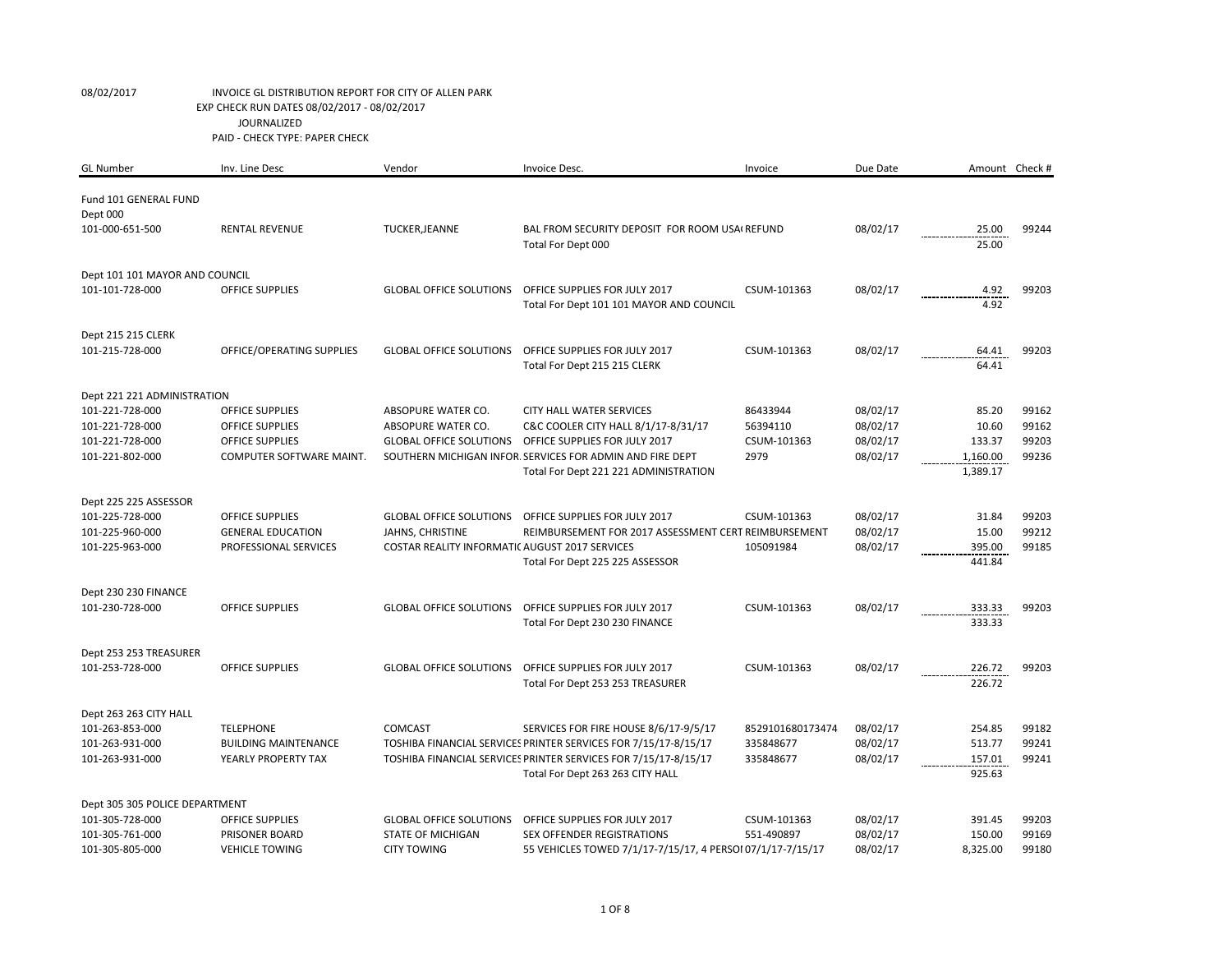| <b>GL Number</b>                          | Inv. Line Desc                            | Vendor                                           | Invoice Desc.                                             | Invoice          | Due Date | Amount   | Check # |
|-------------------------------------------|-------------------------------------------|--------------------------------------------------|-----------------------------------------------------------|------------------|----------|----------|---------|
| 101-305-853-000                           | <b>TELEPHONE</b>                          | <b>VERIZON WIRELESS</b>                          | POLICE SERVICES 6/11/17-7/10/17                           | 9789084673       | 08/02/17 | 671.76   | 99249   |
| 101-305-934-000                           | EQUIPMENT MAINTENANCE                     | <b>KUSTOM SIGNALS</b>                            | <b>EQUIPMENT MNT</b>                                      | 543283           | 08/02/17 | 108.00   | 99215   |
| 101-305-960-000                           | <b>EDUCATION &amp; TRAINING</b>           | FRANCO, CHRISTOPHER                              | REIMBURSEMENT FOR TRNG EXPENSES                           | REIMBURSEMENT    | 08/02/17 | 26.25    | 99201   |
| 101-305-960-000                           | <b>EDUCATION &amp; TRAINING</b>           | SODEN, JAMES                                     | REIMBURSEMENT FOR EXPENSES FOR TRNG                       | REIMBURSEMENT    | 08/02/17 | 43.25    | 99237   |
|                                           |                                           |                                                  | Total For Dept 305 305 POLICE DEPARTMENT                  |                  |          | 9,715.71 |         |
| Dept 340 340 FIRE DEPARTMENT              |                                           |                                                  |                                                           |                  |          |          |         |
| 101-340-728-000                           | <b>OFFICE SUPPLIES</b>                    | <b>GLOBAL OFFICE SOLUTIONS</b>                   | OFFICE SUPPLIES FOR JULY 2017                             | CSUM-101363      | 08/02/17 | 386.35   | 99203   |
| 101-340-757-500                           | <b>RESCUE SUPPLIES</b>                    |                                                  | J & B MEDICAL SUPPLY, INC. RESCUE SUPPLIES FIRE DEPT      | 3771447          | 08/02/17 | 762.19   | 99210   |
| 101-340-757-500                           | <b>RESCUE SUPPLIES</b>                    |                                                  | J & B MEDICAL SUPPLY, INC. RESCUE SUPPLIES FIRE DEPT      | 3773463          | 08/02/17 | 213.00   | 99210   |
| 101-340-853-000                           | <b>TELEPHONE</b>                          | PHYSIO CONTROL, INC                              | FIRE SERVICE CONTRACT BILLING 9/1/17-8/31/1417132303      |                  | 08/02/17 | 208.92   | 99228   |
| 101-340-853-000                           | <b>TELEPHONE-FIRE</b>                     | <b>VERIZON WIRELESS</b>                          | FIRE SERVICES 6/11/17-7/10/17                             | 978009952        | 08/02/17 | 96.04    | 99248   |
| 101-340-931-000                           | <b>BUILDING MAINTENANCE</b>               | ROSE PEST SOLUTIONS                              | BLDG MNT FOR FIRE DEPT                                    | 10487961         | 08/02/17 | 50.00    | 99231   |
| 101-340-934-500                           | <b>COMPUTER BREAK-FIX</b>                 |                                                  | SOUTHERN MICHIGAN INFOR. COMPUTER SERVICES FOR FIRE DEPT  | 2977             | 08/02/17 | 123.16   | 99236   |
| 101-340-934-500                           | <b>COMPUTER BREAK-FIX</b>                 |                                                  | SOUTHERN MICHIGAN INFOR. SERVICES FOR ADMIN AND FIRE DEPT | 2979             | 08/02/17 | 160.00   | 99236   |
| 101-340-939-000                           | <b>VEHICLE MAINTENANCE</b>                | FLEETPRIDE, INC.                                 | <b>PARTS</b>                                              | 78335414         | 08/02/17 | 282.72   | 99199   |
| 101-340-939-000                           | <b>VEHICLE MAINTENANCE</b>                | <b>HALT FIRE</b>                                 | VEHICLE MNT FIRE DEPT                                     | S0074785         | 08/02/17 | 412.50   | 99207   |
| 101-340-939-000                           | <b>VEHICLE MAINTENANCE</b>                | <b>HALT FIRE</b>                                 | <b>VEHICLE MNT FIRE DEPT</b>                              | S0074762         | 08/02/17 | 413.50   | 99207   |
| 101-340-939-000                           | <b>VEHICLE MAINTENANCE</b>                | <b>HALT FIRE</b>                                 | FIRE DEPT VEH MNT                                         | S0074343         | 08/02/17 | 1,169.17 | 99207   |
| 101-340-939-000                           | <b>VEHICLE MAINTENANCE</b>                | TREDROC TIRE ALLEN PARK 7: VEHICLE MNT FIRE DEPT |                                                           | 7360009479       | 08/02/17 | 46.95    | 99243   |
| 101-340-939-000                           | <b>VEHICLE MAINTENANCE</b>                | <b>VILLAGE FORD</b>                              | <b>PARTS</b>                                              | 257173           | 08/02/17 | 168.45   | 99250   |
| 101-340-960-000                           | <b>EDUCATION &amp; TRAINING</b>           | PRAETORIAN DIGITAL                               | <b>EDUCATION &amp; TRNG FOR FIRE DEPT</b>                 | 010133-5299      | 08/02/17 | 1,912.00 | 99229   |
| 101-340-985-000                           | <b>CAPITAL OUTLAY</b>                     |                                                  | SOUTHERN MICHIGAN INFOR. COMPUTER SERV FOR FIRE DEPT      | 2967             | 08/02/17 | 2,600.00 | 99236   |
|                                           |                                           |                                                  | Total For Dept 340 340 FIRE DEPARTMENT                    |                  |          | 9,004.95 |         |
|                                           |                                           |                                                  |                                                           |                  |          |          |         |
| Dept 445 445 DEPARTMENT OF PUBLIC SERVICE |                                           |                                                  |                                                           |                  |          |          |         |
| 101-445-728-000                           | OFFICE SUPPLIES                           | <b>GLOBAL OFFICE SOLUTIONS</b>                   | OFFICE SUPPLIES FOR JULY 2017                             | CSUM-101363      | 08/02/17 | 41.95    | 99203   |
| 101-445-728-000                           | <b>OFFICE SUPPLIES</b>                    | PETTY CASH - D.P.S.                              | REIMBURSEMENT FOR DPS PETTY CASH                          | <b>JULY 2017</b> | 08/02/17 | 31.79    | 99225   |
| 101-445-757-000                           | <b>OPERATING SUPPLIES</b>                 | PETTY CASH - D.P.S.                              | REIMBURSEMENT FOR DPS PETTY CASH                          | <b>JULY 2017</b> | 08/02/17 | 21.00    | 99225   |
| 101-445-926-000                           | STREET LIGHTING- 15501 PHILOME DTE ENERGY |                                                  | STREETLIGHT SERVICES 6/13/17-7/21/17                      | 08022017         | 08/02/17 | 131.00   | 99195   |
| 101-445-931-000                           | <b>BUILDING MAINTENANCE</b>               | <b>GRAINGER</b>                                  | <b>PARTS</b>                                              | 9500538088       | 08/02/17 | 83.40    | 99205   |
| 101-445-931-000                           | <b>BUILDING MAINTENANCE</b>               | <b>GRAINGER</b>                                  | <b>PARTS</b>                                              | 9501465075       | 08/02/17 | 22.60    | 99205   |
| 101-445-934-000                           | <b>EQUIPMENT MAINTENANCE</b>              | D & L GARDEN CENTER, INC. SUPPLIES               |                                                           | 91441            | 08/02/17 | 19.99    | 99188   |
| 101-445-934-000                           | <b>EQUIPMENT MAINTENANCE</b>              | D & L GARDEN CENTER, INC. SUPPLIES               |                                                           | 91441            | 08/02/17 | 19.99    | 99188   |
| 101-445-934-000                           | <b>EQUIPMENT MAINTENANCE</b>              | D & L GARDEN CENTER, INC. SUPPLIES               |                                                           | 91441            | 08/02/17 | 29.99    | 99188   |
| 101-445-934-000                           | <b>EQUIPMENT MAINTENANCE</b>              | D & L GARDEN CENTER, INC. SUPPLIES               |                                                           | 91441            | 08/02/17 | 29.99    | 99188   |
| 101-445-934-000                           | <b>EQUIPMENT MAINTENANCE</b>              | D & L GARDEN CENTER, INC. SUPPLIES               |                                                           | 91483            | 08/02/17 | 6.99     | 99188   |
| 101-445-934-000                           | <b>EQUIPMENT MAINTENANCE</b>              | D & L GARDEN CENTER, INC. SUPPLIES               |                                                           | 91483            | 08/02/17 | 1.99     | 99188   |
| 101-445-934-000                           | <b>EQUIPMENT MAINTENANCE</b>              | D & L GARDEN CENTER, INC. SUPPLIES               |                                                           | 91483            | 08/02/17 | 1.99     | 99188   |
| 101-445-939-000                           | <b>VEHICLE MAINTENANCE</b>                | <b>GLENDALE AUTO VALUE</b>                       | RET PARTS FROM INV 127627                                 | CM359-127810     | 08/02/17 | (48.99)  | 99202   |
| 101-445-962-000                           | <b>MISCELLANEOUS</b>                      | <b>SILVER LINING TIRE</b>                        | <b>DISPOSAL FEE</b>                                       | 30002773         | 08/02/17 | 86.00    | 99234   |
|                                           |                                           |                                                  | Total For Dept 445 445 DEPARTMENT OF PUBLIC SERVICE       |                  |          | 479.68   |         |
| Dept 707 707 PARKS & REC                  |                                           |                                                  |                                                           |                  |          |          |         |
| 101-707-757-000                           | <b>OPERATING SUPPLIES</b>                 | <b>PARK ATHLETIC SUPPLY</b>                      | <b>SUPPLIES RECREATION DEPT</b>                           | 161882           | 08/02/17 | 345.00   | 99224   |
|                                           |                                           |                                                  |                                                           |                  |          |          |         |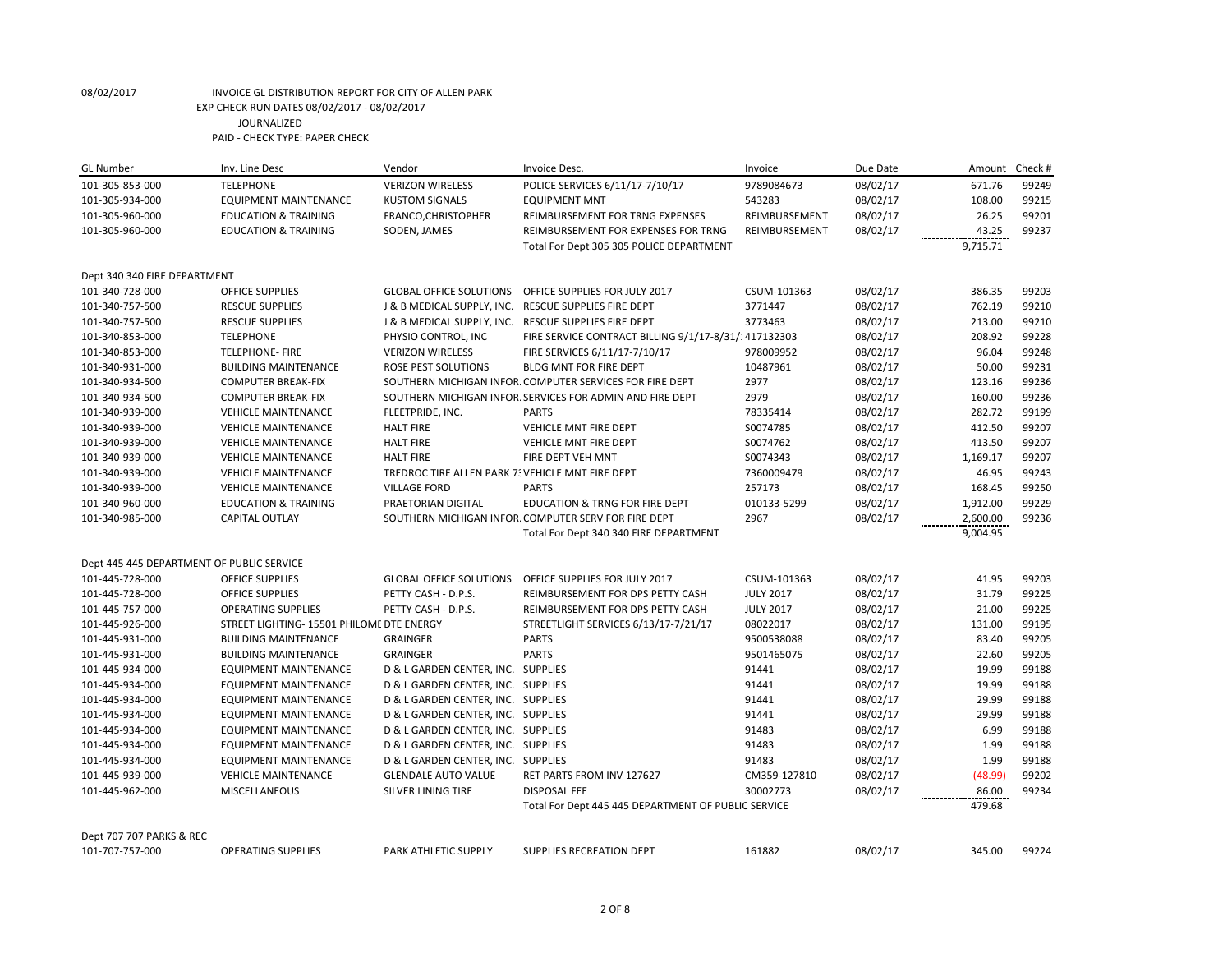| <b>GL Number</b>                | Inv. Line Desc                             | Vendor                                       | Invoice Desc.                                                                              | Invoice      | Due Date | Amount    | Check # |
|---------------------------------|--------------------------------------------|----------------------------------------------|--------------------------------------------------------------------------------------------|--------------|----------|-----------|---------|
| 101-707-760-000                 | SENIOR ACTIVITIES                          | <b>GORDON FOOD SERV.</b>                     | <b>SUPPLIES</b>                                                                            | 917051804    | 08/02/17 | 450.99    | 99204   |
| 101-707-783-000                 | <b>PARK SUPPLIES</b>                       | <b>KEY AWARDS</b>                            | TROPHIES FOR PARKS & REC                                                                   | 3256A        | 08/02/17 | 154.00    | 99214   |
| 101-707-784-000                 | <b>PARK SERVICES</b>                       |                                              | BOBS SANITATION SERV INC RENTAL FROM 7/13/17-8/9/17 PARKS & REC                            | A-135437     | 08/02/17 | 225.00    | 99173   |
| 101-707-920-000                 | UTILITIES 6295 WINONA                      | <b>DTE ENERGY</b>                            | SERVICES 6/13/17-7/25/17                                                                   | 08022017     | 08/02/17 | 108.34    | 99194   |
| 101-707-920-000                 | UTILITIES-7420 QUANDT                      | <b>DTE ENERGY</b>                            | SERVICES 6/13/17-7/25/17                                                                   | 08022017     | 08/02/17 | 13.67     | 99194   |
| 101-707-920-000                 | UTILITIES 8643 PELHAM                      | <b>DTE ENERGY</b>                            | SERVICES 6/13/17-7/25/17                                                                   | 08022017     | 08/02/17 | 34.15     | 99194   |
| 101-707-939-000                 | <b>VEHICLE MAINTENANCE</b>                 | <b>GLENDALE AUTO VALUE</b>                   | <b>PARTS</b>                                                                               | 359-128197   | 08/02/17 | 159.95    | 99202   |
|                                 |                                            |                                              | Total For Dept 707 707 PARKS & REC                                                         |              |          | 1,491.10  |         |
| Dept 751 751 COMMUNITY CENTER   |                                            |                                              |                                                                                            |              |          |           |         |
| 101-751-920-000                 | <b>UTILITIES</b>                           | <b>ALLEN PARK WATER</b>                      | WATER SERVICES COMM CTR 6/1-7/1/17                                                         | 401-WH158-00 | 08/02/17 | 427.61    | 99165   |
| 101-751-920-000                 | UTILITIES- PENALTY WAIVED                  | <b>ALLEN PARK WATER</b>                      | WATER SERVICES COMM CTR 6/1-7/1/17                                                         | 401-WH158-00 | 08/02/17 | (4.73)    | 99165   |
| 101-751-920-000                 | UTILITIES COMM CENTER                      | DTE ENERGY                                   | STREETLIGHT SERVICES 6/13/17-7/21/17                                                       | 08022017     | 08/02/17 | 8,098.97  | 99195   |
| 101-751-931-000                 | <b>BUILDING MAINTENANCE</b>                | <b>HOME DEPOT</b>                            | PURCHASES FOR ARENA SHOWERS                                                                | 4012838      | 08/02/17 | 89.43     | 99208   |
| 101-751-931-000                 | <b>BUILDING MAINTENANCE</b>                | NETWORK SERVICES COMPAN SUPPLIES PARKS & REC |                                                                                            | 6461250-00   | 08/02/17 | 575.90    | 99222   |
| 101-751-931-000                 | <b>BUILDING MAINTENANCE</b>                | SHERWIN WILLIAMS                             | PAINT SUPPLIES SEE CORRECTED INV 7508-0                                                    | 7506-4       | 08/02/17 | 111.25    | 99233   |
| 101-751-931-000                 | <b>BUILDING MAINTENANCE</b>                | SHERWIN WILLIAMS                             | PAINT SUPPLIES SEE CORRECTED INV 7508-0                                                    | 7506-4       | 08/02/17 | (111.25)  | 99233   |
| 101-751-931-000                 | <b>BUILDING MAINTENANCE</b>                | SHERWIN WILLIAMS                             | PAINT SUPPLIES                                                                             | 7508-0       | 08/02/17 | 104.95    | 99233   |
| 101-751-931-000                 | SUPPLIER DISCOUNT                          | SHERWIN WILLIAMS                             | <b>PAINT SUPPLIES</b>                                                                      | 7508-0       | 08/02/17 | (30.00)   | 99233   |
| 101-751-934-000                 | <b>EQUIPMENT MAINTENANCE</b>               | CERTIFIED ALARM INC                          | AUDIO INSTALLATION PARKS & REC                                                             | 71435        | 08/02/17 | 1,850.00  | 99178   |
| 101-751-934-000                 | <b>EQUIPMENT MAINTENANCE</b>               | DOWNRIVER REFRIGERATION SUPPLIES             |                                                                                            | 1556213      | 08/02/17 | 15.88     | 99193   |
|                                 |                                            |                                              | Total For Dept 751 751 COMMUNITY CENTER                                                    |              |          | 11,128.01 |         |
| Dept 803 HISTORICAL             |                                            |                                              |                                                                                            |              |          |           |         |
| 101-803-701-000                 | UTILITIES HISTORICAL                       | <b>ALLEN PARK WATER</b>                      | WATER SERVICES FOR HISTORICAL MUSEUM 4/340EN155-04                                         |              | 08/02/17 | 48.70     | 99165   |
| 101-803-801-001                 | <b>LAWN SERVICES</b>                       | <b>GULLIVER, JERRY</b>                       | HISTORICAL GRASS CUTTING FOR JULY 2017                                                     | 22           | 08/02/17 | 105.00    | 99206   |
| 101-803-920-000                 | UTILITIES-15504 ENGLEWOOD-RC CONSTELLATION |                                              | MAY 2017 SERVICES 15504 ENGLEWOOD                                                          | 2076653      | 6/30/17  | 7.99      | 99183   |
|                                 |                                            |                                              | Total For Dept 803 HISTORICAL                                                              |              |          | 161.69    |         |
|                                 |                                            |                                              | Total For Fund 101 GENERAL FUND                                                            |              |          | 35,392.16 |         |
| Fund 202 MAJOR STREET FUND      |                                            |                                              |                                                                                            |              |          |           |         |
| Dept 475 475 TRAFFIC SERVICES   |                                            |                                              |                                                                                            |              |          |           |         |
| 202-475-703-050                 |                                            |                                              | INTERFUND LABOR/EQUIP - TRAFF MICHIGAN DEPT. OF TRANSPI TRAFFIC SIGNAL CHARGES 1ST QUARTER | 591-8172207  | 08/02/17 | 137.98    | 99220   |
|                                 |                                            |                                              | Total For Dept 475 475 TRAFFIC SERVICES                                                    |              |          | 137.98    |         |
| Dept 479 PRESERVATION - STREETS |                                            |                                              |                                                                                            |              |          |           |         |
| 202-479-801-205                 | <b>SECTIONING</b>                          |                                              | DOMINIC GAGLIO CONSTRUC JOB AP-52M MAJOR ST REPAIRS PMT #5                                 | 11553-M      | 6/30/17  | 4,406.40  | 99192   |
|                                 |                                            |                                              | Total For Dept 479 PRESERVATION - STREETS                                                  |              |          | 4,406.40  |         |
|                                 |                                            |                                              |                                                                                            |              |          |           |         |
|                                 |                                            |                                              | Total For Fund 202 MAJOR STREET FUND                                                       |              |          | 4,544.38  |         |
| Fund 203 LOCAL STREET FUND      |                                            |                                              |                                                                                            |              |          |           |         |
| Dept 479 PRESERVATION - STREETS |                                            |                                              |                                                                                            |              |          |           |         |
| 203-479-801-205                 | SECTIONING - PRESERVATION                  |                                              | DOMINIC GAGLIO CONSTRUC JOB A-52 PMT #8 2017 LOCAL RD REPAIRS                              | 11553-L      | 08/02/17 | 1,336.50  | 99192   |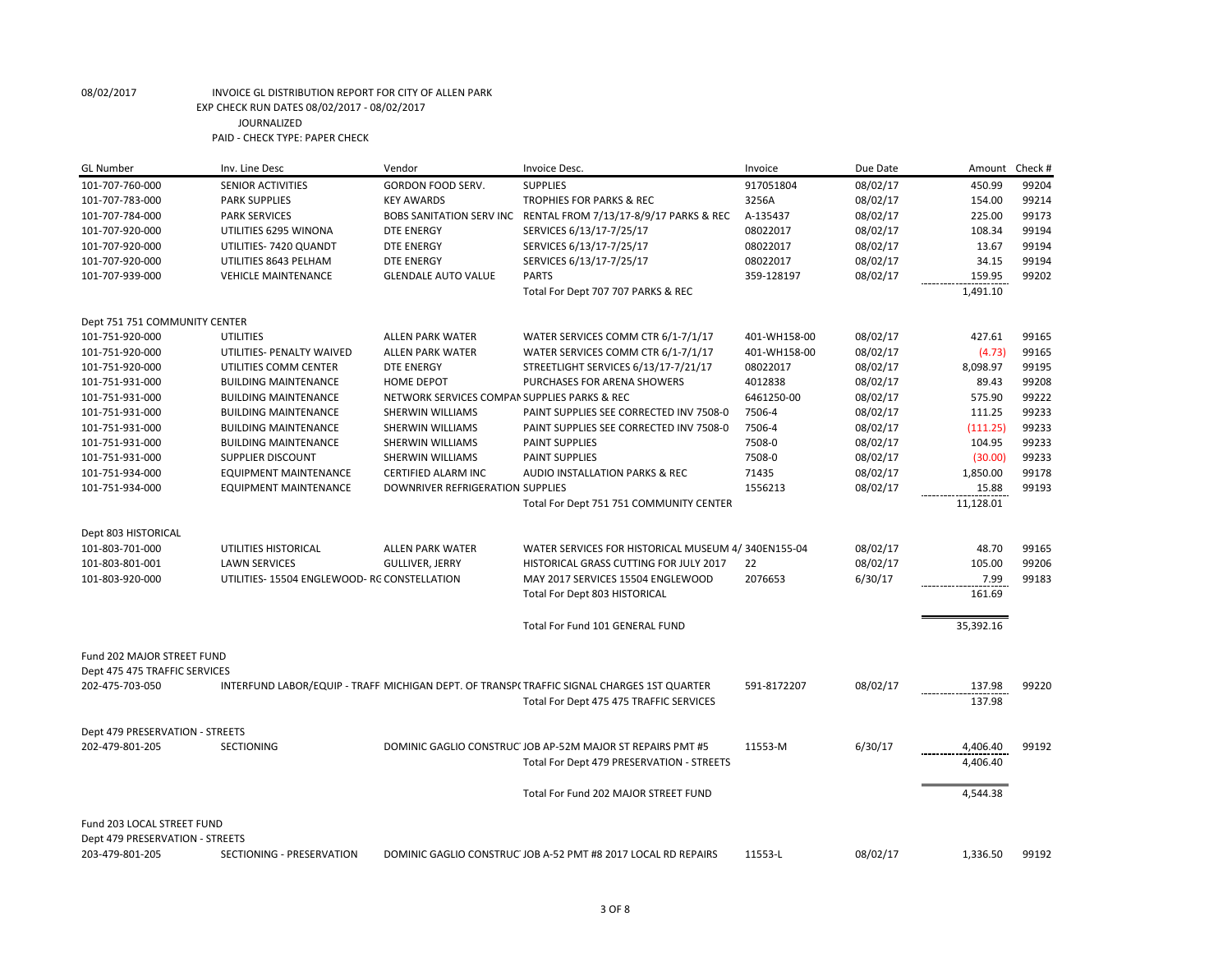| <b>GL Number</b>                                        | Inv. Line Desc                                                 | Vendor                                                             | Invoice Desc.                                                                                         | Invoice             | Due Date             | Amount                           | Check #        |
|---------------------------------------------------------|----------------------------------------------------------------|--------------------------------------------------------------------|-------------------------------------------------------------------------------------------------------|---------------------|----------------------|----------------------------------|----------------|
| 203-479-801-220                                         | <b>PROF'L SERVICES -TREES</b>                                  | T-N-T TREE SERVICE INC                                             | <b>SUPPLIES</b>                                                                                       | 342001              | 08/02/17             | 200.00                           | 99239          |
|                                                         |                                                                |                                                                    | Total For Dept 479 PRESERVATION - STREETS                                                             |                     |                      | 1,536.50                         |                |
|                                                         |                                                                |                                                                    | Total For Fund 203 LOCAL STREET FUND                                                                  |                     |                      | 1,536.50                         |                |
| Fund 243 BROWNFIELD REDEVELOPMENT AUTHORITY<br>Dept 000 |                                                                |                                                                    |                                                                                                       |                     |                      |                                  |                |
| 243-000-997-000                                         | PAYING AGENT FEES                                              |                                                                    | THE BANK OF NEW YORK MEL AP BROWNFIELD 07 REDV AUTH BDS<br>Total For Dept 000                         | 252-2038514         | 08/02/17             | 750.00<br>750.00                 | 99253          |
|                                                         |                                                                |                                                                    | Total For Fund 243 BROWNFIELD REDEVELOPMENT AUTHORITY                                                 |                     |                      | 750.00                           |                |
| Fund 249 BUILDING FUND                                  |                                                                |                                                                    |                                                                                                       |                     |                      |                                  |                |
| Dept 371 371 BUILDING DEPARTMENT                        |                                                                |                                                                    |                                                                                                       |                     |                      |                                  |                |
| 249-371-939-000<br>249-371-959-000                      | <b>VEHICLE MAINTENANCE</b><br>PLANNING & ZONING                | <b>B &amp; K COLLISION, INC.</b><br><b>GLOBAL OFFICE SOLUTIONS</b> | LABOR AND SUPPLIES FOR 2006 FOR F-150<br>OFFICE SUPPLIES FOR JULY 2017                                | 9413<br>CSUM-101363 | 08/02/17<br>08/02/17 | 2,761.24<br>399.32               | 99167<br>99203 |
| 249-371-960-000                                         | <b>EDUCATION &amp; TRAINING</b>                                | <b>INTERNATIONAL CODE COUN SUPPLIES</b>                            |                                                                                                       | 1000793530          | 08/02/17             | 260.36                           | 99209          |
|                                                         |                                                                |                                                                    | Total For Dept 371 371 BUILDING DEPARTMENT                                                            |                     |                      | 3,420.92                         |                |
|                                                         |                                                                |                                                                    |                                                                                                       |                     |                      |                                  |                |
|                                                         |                                                                |                                                                    | Total For Fund 249 BUILDING FUND                                                                      |                     |                      | 3,420.92                         |                |
| Fund 250 DDA OPERATING<br>Dept 000                      |                                                                |                                                                    |                                                                                                       |                     |                      |                                  |                |
| 250-000-801-001<br>250-000-991-000                      | <b>LAWN SERVICES</b><br>BOND PRINCIPAL-DDA INTEREST PI US BANK | <b>D&amp;B LANDSCAPING INC</b>                                     | SERVICES FOR DDA<br>COMMUNITY CTR AND DDA BOND PMTS<br>Total For Dept 000                             | 133930<br>596604    | 6/30/17<br>08/02/17  | 255.00<br>55,966.25<br>56,221.25 | 99187<br>99245 |
|                                                         |                                                                |                                                                    | Total For Fund 250 DDA OPERATING                                                                      |                     |                      | 56,221.25                        |                |
| Fund 265 DRUG FORFEITURE - FEDERAL<br>Dept 000          |                                                                |                                                                    |                                                                                                       |                     |                      |                                  |                |
| 265-000-757-000<br>265-000-826-000                      | <b>OPERATING SUPPLIES</b><br><b>COURT &amp; ATTORNEY COSTS</b> | C.M.P. DISTRIBUTORS, INC.                                          | SUPPLIES FOR POLICE DEPT OFFICER WHEELER 52288<br>WAYNE COUNTY - ACCTS. RECATTORNEY FEE'S POLICE DEPT | 291108              | 08/02/17<br>08/02/17 | 798.00<br>50.00                  | 99181<br>99252 |
| 265-000-939-000                                         | <b>VEHICLE MAINTENANCE</b>                                     | <b>GLENDALE AUTO VALUE</b>                                         | <b>PARTS</b>                                                                                          | 359-127898          | 08/02/17             | 330.03                           | 99202          |
| 265-000-939-000                                         | <b>VEHICLE MAINTENANCE</b>                                     | <b>GLENDALE AUTO VALUE</b>                                         | PARTS FOR 2017 CHEV TAHOE                                                                             | 359-127897          | 08/02/17             | 278.94<br>1,456.97               | 99202          |
|                                                         |                                                                |                                                                    | Total For Dept 000                                                                                    |                     |                      |                                  |                |
|                                                         |                                                                |                                                                    | Total For Fund 265 DRUG FORFEITURE - FEDERAL                                                          |                     |                      | 1,456.97                         |                |
| Fund 266 DRUG FORFEITURE - STATE                        |                                                                |                                                                    |                                                                                                       |                     |                      |                                  |                |
| Dept 000<br>266-000-962-000                             | MISCELLANEOUS                                                  | <b>FOREMOST PROMOTIONS</b>                                         | SUPPLIES FOR POLICE DEPT                                                                              | 401223              | 08/02/17             | 970.00                           | 99200          |
|                                                         |                                                                |                                                                    | Total For Dept 000                                                                                    |                     |                      | 970.00                           |                |
|                                                         |                                                                |                                                                    | Total For Fund 266 DRUG FORFEITURE - STATE                                                            |                     |                      | 970.00                           |                |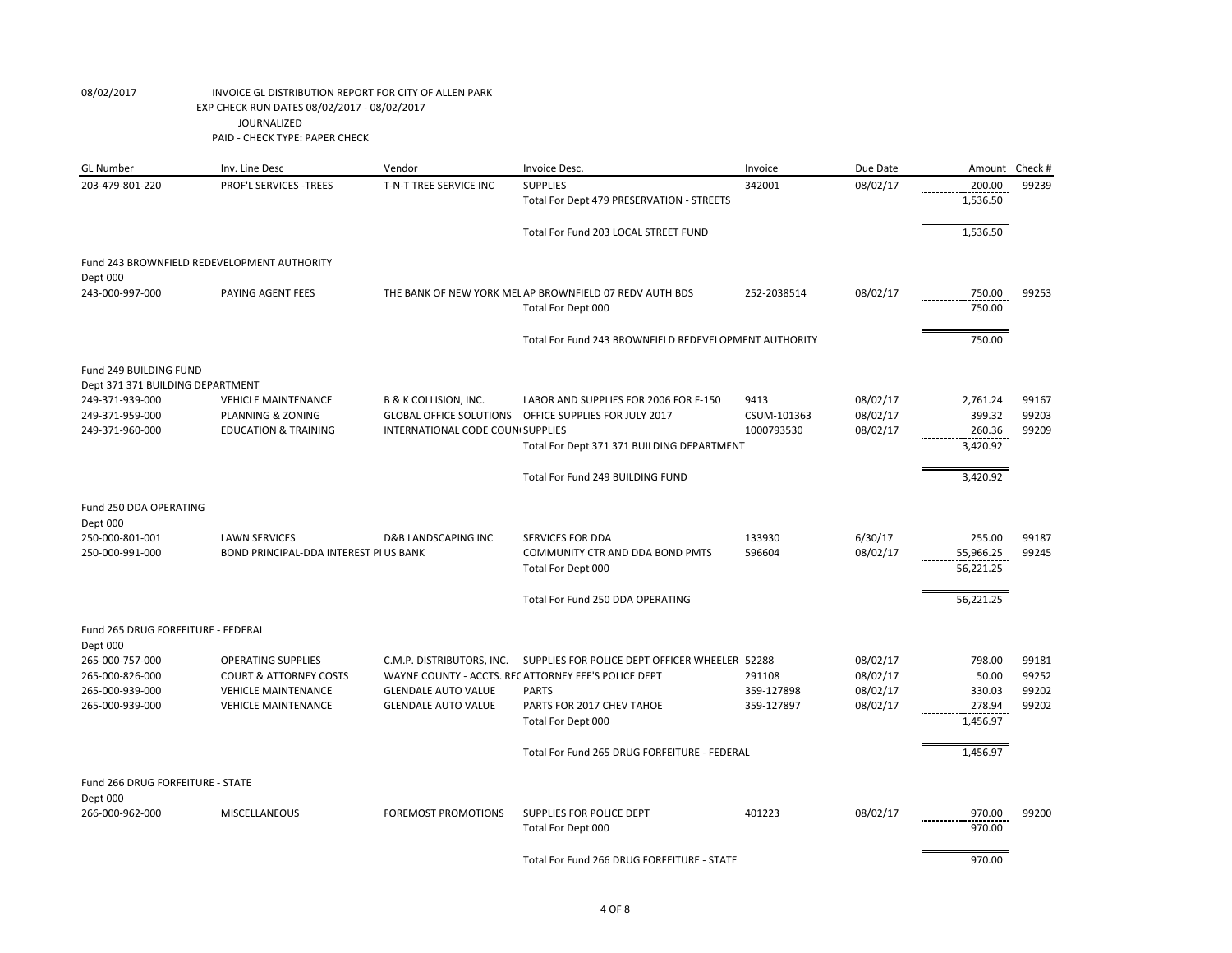| <b>GL Number</b>                       | Inv. Line Desc                                     | Vendor                                            | Invoice Desc.                                                             | Invoice               | Due Date |                    | Amount Check # |
|----------------------------------------|----------------------------------------------------|---------------------------------------------------|---------------------------------------------------------------------------|-----------------------|----------|--------------------|----------------|
|                                        |                                                    |                                                   |                                                                           |                       |          |                    |                |
| Fund 271 LIBRARY                       |                                                    |                                                   |                                                                           |                       |          |                    |                |
| Dept 000<br>271-000-728-000            | <b>OFFICE SUPPLIES</b>                             | DEMCO, INC.                                       | STUDENT WORKSTATIONS                                                      | 6169674               |          |                    | 99189          |
| 271-000-728-000                        | <b>OFFICE SUPPLIES</b>                             | <b>GLOBAL OFFICE SOLUTIONS</b>                    | OFFICE SUPPLIES FOR JULY 2017                                             | CSUM-101363           | 08/02/17 | 1,151.08<br>208.06 | 99203          |
|                                        |                                                    |                                                   |                                                                           |                       | 08/02/17 |                    |                |
| 271-000-757-000                        | <b>OPERATING SUPPLIES</b>                          | BLAKNEY, DAN                                      | REIMBURSEMENT FOR MILEAGE                                                 | REIMBURSEMENT         | 08/02/17 | 78.55              | 99172          |
| 271-000-757-000                        | <b>OPERATING SUPPLIES</b>                          | <b>BOLLYFIT LLC</b>                               | SUMMER READING PROGRAM AUG 6,2017                                         | 882                   | 08/02/17 | 500.00             | 99174          |
| 271-000-757-000                        | <b>OPERATING SUPPLIES</b>                          | <b>CIRQUE MOVEMENT</b>                            | PERFORMANCE WORKSHOPS JULY 2017                                           | 07072017              | 08/02/17 | 1,800.00           | 99179          |
| 271-000-757-000                        | <b>OPERATING SUPPLIES</b>                          | <b>EXOTIC ZOO</b>                                 | WILDLIFE ANIMAL PROGARM AUG 11,2017                                       | 7234530               | 08/02/17 | 350.00             | 99198          |
| 271-000-757-000                        | <b>OPERATING SUPPLIES</b>                          | MEYER, BEVERLY                                    | SUMMER READING PROG 8/8/17                                                | 4808                  | 08/02/17 | 200.00             | 99218          |
| 271-000-757-000                        | <b>OPERATING SUPPLIES</b>                          | SINNOTT CORPORATION                               | SUMMER READING PROG 8/15/17                                               | <b>DIXIELAND BAND</b> | 08/02/17 | 450.00             | 99223          |
| 271-000-757-000                        | <b>OPERATING SUPPLIES</b>                          | PETTY CASH - LIBRARY                              | REIMBURSEMENT FOR SUMMER READING PROJULY 2017                             |                       | 08/02/17 | 110.98             | 99226          |
| 271-000-757-000                        | <b>OPERATING SUPPLIES</b>                          | SWINEHART, BRANDI                                 | REIMBURSEMENT FOR SUMMER READING PRO REIMBURSEMENT                        |                       | 08/02/17 | 2,022.02           | 99238          |
| 271-000-827-000                        | <b>LIBRARY SERVICES</b>                            | THE LIBRARY NETWORK                               | <b>CIRCUIT COST FOR LIBRARY</b>                                           | 58630                 | 08/02/17 | 2,172.96           | 99240          |
| 271-000-828-000                        | <b>MATERIALS</b>                                   | STEINWAY INC                                      | <b>CD'S FOR LIBRARY</b>                                                   | 35981                 | 6/30/17  | 72.95              | 99166          |
| 271-000-828-000                        | <b>MATERIALS</b>                                   | <b>BAKER &amp; TAYLOR</b>                         | MATERIALS FOR LIBRARY                                                     | 2033036647            | 08/02/17 | 113.78             | 99168          |
| 271-000-828-000                        | <b>MATERIALS</b>                                   | <b>BAKER &amp; TAYLOR</b>                         | <b>MATERIALS FOR LIBRARY</b>                                              | 2033009179            | 08/02/17 | 30.12              | 99168          |
| 271-000-828-000                        | <b>MATERIALS</b>                                   | BESTSELLERS AUDIO, LLC                            | AUDIOBOOKS FOR LIBRARY                                                    | 6076                  | 08/02/17 | 73.00              | 99170          |
| 271-000-828-000                        | <b>MATERIALS</b>                                   | <b>BLACKSTONE AUDIO, INC</b>                      | AUDIOBOOKS FOR LIBRARY                                                    | 914848                | 08/02/17 | 104.91             | 99171          |
| 271-000-828-000                        | <b>MATERIALS</b>                                   | EBSCO INFORMATION SERVIC DATABASES 7/1/17-6/30/18 |                                                                           | 1000055922-1          | 08/02/17 | 15,507.00          | 99196          |
| 271-000-931-000                        | <b>BUILDING MAINTENANCE</b>                        |                                                   | ADVANTAGE PEST CONTROL SERVICES FOR EXTERIOR WASPS                        | 8100 ALLEN RD         | 6/30/17  | 299.00             | 99163          |
|                                        |                                                    |                                                   | Total For Dept 000                                                        |                       |          | 25,244.41          |                |
|                                        |                                                    |                                                   | <b>Total For Fund 271 LIBRARY</b>                                         |                       |          | 25,244.41          |                |
| Fund 392 COMMUNITY CENTER DEBT SERVICE |                                                    |                                                   |                                                                           |                       |          |                    |                |
| Dept 000                               |                                                    |                                                   |                                                                           |                       |          |                    |                |
| 392-000-991-000                        | BOND PRINCIPAL- 2003/2003B PRI US BANK             |                                                   | <b>COMMUNITY CTR AND DDA BOND PMTS</b>                                    | 596604                | 08/02/17 | 200,000.00         | 99245          |
| 392-000-995-000                        | BOND INTEREST-2003/2003B INTEI US BANK             |                                                   | COMMUNITY CTR AND DDA BOND PMTS                                           | 596604                | 08/02/17 | 120,443.75         | 99245          |
|                                        |                                                    |                                                   | Total For Dept 000                                                        |                       |          | 320,443.75         |                |
|                                        |                                                    |                                                   | Total For Fund 392 COMMUNITY CENTER DEBT SERVICE                          |                       |          | 320,443.75         |                |
|                                        |                                                    |                                                   |                                                                           |                       |          |                    |                |
| Fund 592 WATER & SEWER                 |                                                    |                                                   |                                                                           |                       |          |                    |                |
| Dept 600 WATER                         |                                                    |                                                   |                                                                           |                       |          |                    |                |
| 592-600-745-400                        | <b>METER MAINTENANCE</b>                           | <b>ETNA SUPPLY COMPANY</b>                        | <b>SUPPLIES</b>                                                           | \$102285697.001       | 08/02/17 | 2,080.00           | 99197          |
| 592-600-873-000                        | <b>MAIN MAINTENANCE</b>                            | <b>CO-PIPE PRODUCTS INC</b>                       | PARTS FOR WATERMAIN                                                       | 50463                 | 08/02/17 | 572.00             | 99184          |
| 592-600-873-000                        | <b>MAIN MAINTENANCE</b>                            | JOHN D. OSBORNE TRUCKING CLASS 2 FILL SAND        |                                                                           | 088478                | 08/02/17 | 771.28             | 99213          |
| 592-600-939-000                        | <b>VEHICLE MAINTENANCE</b>                         | <b>J'S CARWASH</b>                                | EXTERIOR SERVICES MAY-JUNE 2017                                           | 1972                  | 08/02/17 | 18.00              | 99211          |
| 592-600-985-000                        | <b>CAPITAL OUTLAY</b>                              |                                                   | BRICCO EXCAVATING CO LLC JOB AP-35 PMT #2 WATER MAIN REPLACEMENTJOB AP-35 |                       | 08/02/17 | 179,839.75         | 99175          |
|                                        |                                                    |                                                   | Total For Dept 600 WATER                                                  |                       |          | 183,281.03         |                |
| Dept 601 601 SEWER                     |                                                    |                                                   |                                                                           |                       |          |                    |                |
| 592-601-712-000                        | CLOTHING, CLEANING & TECH SKILI MCLAUGHLIN, JUSTIN |                                                   | REIMBURSEMENT FOR SAFETY BOOTS                                            | REIMBURSEMENT         | 08/02/17 | 158.99             | 99216          |
| 592-601-745-300                        | STORM/CB MAINTENANCE                               | <b>CO-PIPE PRODUCTS INC</b>                       | <b>PARTS</b>                                                              | 50335                 | 08/02/17 | 88.00              | 99184          |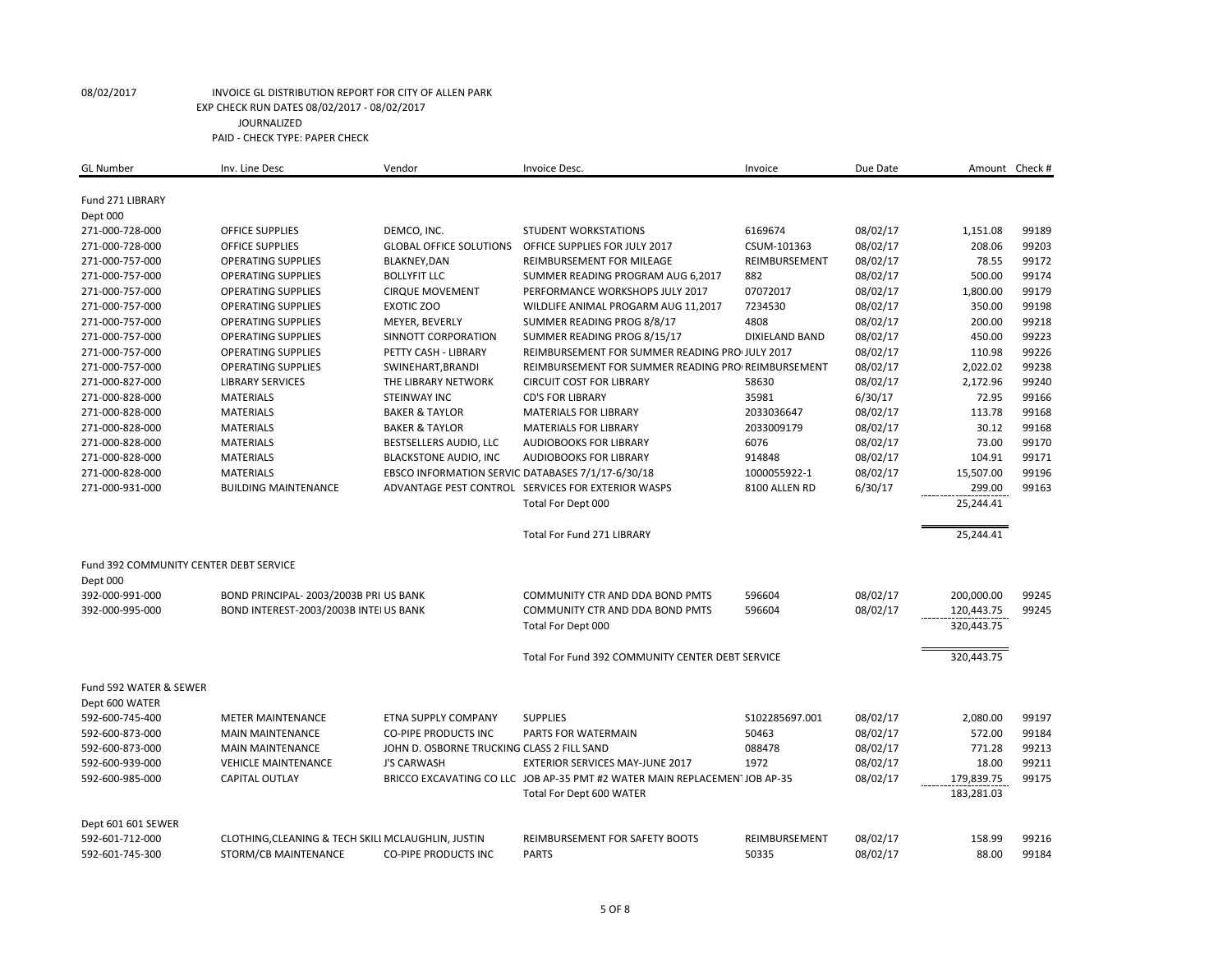| <b>GL</b> Number | Inv. Line Desc              | Vendor                                        | Invoice Desc.                                       | Invoice        | Due Date | Amount Check# |       |
|------------------|-----------------------------|-----------------------------------------------|-----------------------------------------------------|----------------|----------|---------------|-------|
| 592-601-757-000  | OPERATING SUPPLIES          | SMART BILL                                    | POSTAGE AND SUPPLIES FOR WATER BILLS                | 28905-S        | 08/02/17 | .795.82       | 99235 |
| 592-601-900-000  | PRINTING & PUBLISHING       | <b>US POSTAL SERVICE</b>                      | PERMIT #5 POSTAL SERVICES WATER DEPT 9/8/ PERMIT #5 |                | 08/02/17 | 225.00        | 99246 |
| 592-601-908-000  | <b>IWC CHARGES- DETROIT</b> | GREAT LAKES WATER AUTHOLIUNE 2017 OWC CHARGES |                                                     | <b>JUNEIWC</b> | 08/02/17 | 2.562.43      | 99191 |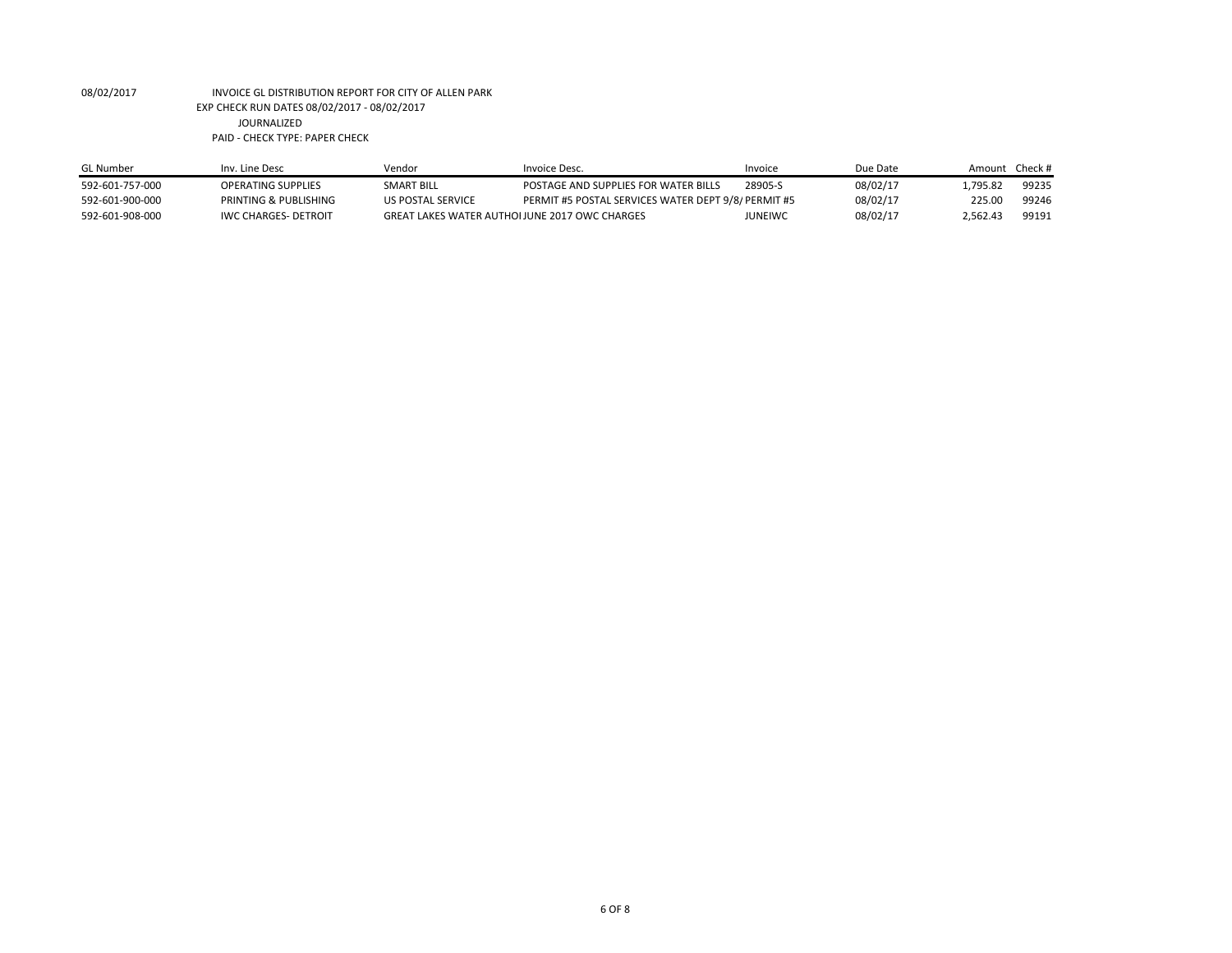| <b>GL Number</b>          | Inv. Line Desc                   | Vendor                                           | Invoice Desc.                                                                                         | Invoice          | Due Date | Amount     | Check # |
|---------------------------|----------------------------------|--------------------------------------------------|-------------------------------------------------------------------------------------------------------|------------------|----------|------------|---------|
| 592-601-921-000           | <b>OFFICE SUPPLIES</b>           |                                                  | GLOBAL OFFICE SOLUTIONS OFFICE SUPPLIES FOR JULY 2017                                                 | CSUM-101363      | 08/02/17 | 57.22      | 99203   |
| 592-601-927-100           | DETROIT POLLUTANTS               |                                                  | GREAT LAKES WATER AUTHOI JUNE 2017 POLLUTANT CHARGES                                                  | JUNEPOLLUTANT    | 6/30/17  | 201.14     | 99190   |
| 592-601-930-000           | SEWER MAINTENANCE                | PETTY CASH - WATER                               | PETTY CASH REIMBURSEMENT FOR WATER DEPJULY 2017                                                       |                  | 6/30/17  | 33.86      | 99227   |
| 592-601-940-500           |                                  |                                                  | FAIRLANE/INDEPNCE MKT STATIOI SECURITY CENTRAL PROTECTI BURG/FIRE HOLDUP 8/1/17-8/31/17               | 3349389          | 08/02/17 | 37.95      | 99232   |
| 592-601-960-000           | TRAINING & EDUCATION             |                                                  | AMERICAN PUBLIC WORK ASS MEMBERSHIP RENEWAL BILL MINER                                                | RENEWAL          | 08/02/17 | 20.00      | 99164   |
| 592-601-960-000           | <b>TRAINING &amp; EDUCATION</b>  |                                                  | APWA MICHIGAN CHAPTER - PBASIC YEAR 3 SPRNG SEMINAR 4/8/18-4/13/18 4/8/18-4/13/18                     |                  | 08/02/17 | 695.00     | 99221   |
| 592-601-960-000           | TRAINING & EDUCATION             |                                                  | APWA MICHIGAN CHAPTER - I BASIC 1 YEAR SEMINAR BILL MINER                                             | 4/8/18-4/13/18   | 08/02/17 | 695.00     | 99221   |
| 592-601-960-000           | <b>TRAINING &amp; EDUCATION</b>  | PETTY CASH - WATER                               | PETTY CASH REIMBURSEMENT FOR WATER DEPJULY 2017                                                       |                  | 08/02/17 | 50.00      | 99227   |
| 592-601-962-000           | MISCELLANEOUS                    | PETTY CASH - WATER                               | PETTY CASH REIMBURSEMENT FOR WATER DEPJULY 2017                                                       |                  | 08/02/17 | 21.99      | 99227   |
|                           |                                  |                                                  | Total For Dept 601 601 SEWER                                                                          |                  |          | 6,642.40   |         |
| Dept 603 603 BASIN        |                                  |                                                  |                                                                                                       |                  |          |            |         |
| 592-603-853-000           | <b>TELEPHONE</b>                 | <b>VERIZON WIRELESS</b>                          | BASIN SERVICES 6/24/17-7/23/17                                                                        | 9789795336       | 08/02/17 | 50.04      | 99247   |
| 592-603-931-000           | <b>BUILDING MAINTENANCE</b>      | CDW GOVERNMENT, INC.                             | SUPPLIES FOR BASIN VOIP GATEWAY                                                                       | JLM1616          | 08/02/17 | 182.52     | 99177   |
| 592-603-934-000           | <b>EQUIPMENT MAINTENANCE</b>     | MEYER LABORATORY, INC                            | <b>SUPPLIES FOR BASIN</b>                                                                             | 0592801-IN       | 08/02/17 | 1,048.09   | 99219   |
| 592-603-934-000           | <b>EQUIPMENT MAINTENANCE</b>     | WADE-TRIM/ASSOCIATES, INCPROF SERVICES TO 7/1/17 |                                                                                                       | 7002589          | 6/30/17  | 1,603.44   | 99251   |
|                           |                                  |                                                  | Total For Dept 603 603 BASIN                                                                          |                  |          | 2,884.09   |         |
|                           |                                  |                                                  | Total For Fund 592 WATER & SEWER                                                                      |                  |          | 192,807.52 |         |
| Fund 701 TRUST AND AGENCY |                                  |                                                  |                                                                                                       |                  |          |            |         |
| Dept 000                  |                                  |                                                  |                                                                                                       |                  |          |            |         |
| 701-000-240-000           | <b>BLOCK GRANT REHAB. ESCROW</b> | MCMILLIAN GROUP INC                              | DEMOLITION OF 5846 BALFOUR                                                                            | 559              | 08/02/17 | 6,000.00   | 99217   |
| 701-000-242-000           | <b>CITY FESTIVITIES ESCROW</b>   | RAMIREZ MARTHA                                   | REIMBURSEMENT FOR SUPPLIES AND WEEDING REIMBURSEMENT                                                  |                  | 08/02/17 | 79.23      | 99230   |
| 701-000-242-000           | <b>CITY FESTIVITIES ESCROW</b>   |                                                  | SOUTHERN MICHIGAN INFOR. FESTIVITES PHONE SERVICE AUG 2017                                            | 2992             | 08/02/17 | 35.00      | 99236   |
| 701-000-242-000           | CITY FESTIVITIES ESCROW          |                                                  | SOUTHERN MICHIGAN INFOR. FESTIVITIES SERVICES FOR JULY 2017                                           | 2943             | 08/02/17 | 35.00      | 99236   |
| 701-000-242-000           | <b>CITY FESTIVITIES ESCROW</b>   | TRENTON, CITY OF                                 | SPECIAL NEEDS PROGRAM AP RESIDENTS                                                                    | <b>SNAP PROG</b> | 08/02/17 | 600.00     | 99242   |
| 701-000-246-500           | <b>ENGINEERING ESCROW</b>        | <b>BUCCILLI GROUP, LLC</b>                       | INSPECTION SERVICES 7/18/17                                                                           | 2374             | 08/02/17 | 216.00     | 99176   |
| 701-000-246-500           | <b>ENGINEERING ESCROW</b>        | <b>BUCCILLI GROUP, LLC</b>                       | INSPECTION SERV 7/9/17-7/13/17                                                                        | 2367             | 08/02/17 | 2,052.00   | 99176   |
| 701-000-248-000           |                                  |                                                  | PARKS & REC FOUNDATION ESCRO CREATIVE OFFICE INTERIORS I HALF DOWN PMT FLOOR COVERING COMM CTI 10737A |                  | 08/02/17 | 8,097.82   | 99186   |
| 701-000-249-000           | <b>FLOWER BED ESCROW</b>         | PETTY CASH - D.P.S.                              | REIMBURSEMENT FOR DPS PETTY CASH                                                                      | <b>JULY 2017</b> | 08/02/17 | 59.25      | 99225   |
|                           |                                  |                                                  | Total For Dept 000                                                                                    |                  |          | 17,174.30  |         |
|                           |                                  |                                                  | Total For Fund 701 TRUST AND AGENCY                                                                   |                  |          | 17,174.30  |         |
|                           |                                  | Fund Totals:                                     |                                                                                                       |                  |          |            |         |
|                           |                                  |                                                  | Fund 101 GENERAL FUND                                                                                 |                  |          | 35,392.16  |         |
|                           |                                  |                                                  | Fund 202 MAJOR STREET FUND                                                                            |                  |          | 4,544.38   |         |
|                           |                                  |                                                  | Fund 203 LOCAL STREET FUND                                                                            |                  |          | 1,536.50   |         |
|                           |                                  |                                                  | Fund 243 BROWNFIELD REDEVELOPMENT AUTHORITY                                                           |                  |          | 750.00     |         |
|                           |                                  |                                                  | Fund 249 BUILDING FUND                                                                                |                  |          | 3,420.92   |         |
|                           |                                  |                                                  | Fund 250 DDA OPERATING                                                                                |                  |          | 56,221.25  |         |
|                           |                                  |                                                  | Fund 265 DRUG FORFEITURE - FEDERAL                                                                    |                  |          | 1,456.97   |         |

Fund 266 DRUG FORFEITURE - STATE 970.00